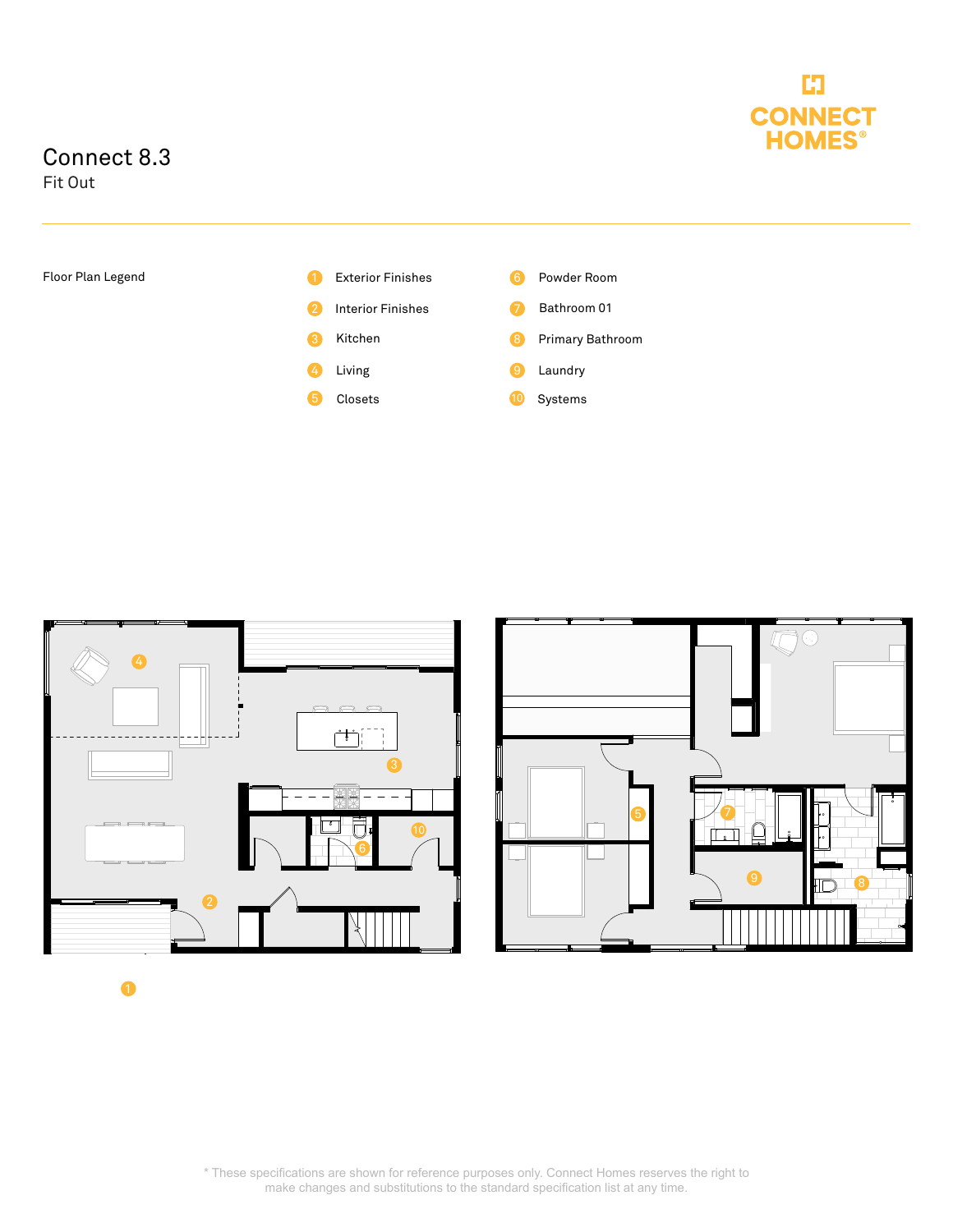|                               |                                        |                           | <b>CONNECT</b><br><b>HOMES</b>                                                                                                                                                             |
|-------------------------------|----------------------------------------|---------------------------|--------------------------------------------------------------------------------------------------------------------------------------------------------------------------------------------|
| Connect 8 - 3 Bed             |                                        |                           | Included Option in Base Price                                                                                                                                                              |
| Fit-Out                       |                                        |                           | Upgrade Option at Additional Cost                                                                                                                                                          |
|                               |                                        |                           | NOTE: PRODUCT MODEL STANDARDS ARE SUBJECT TO CHANGE BASED ON<br>AVAILABILITY IN TIME OF PRODUCTION. ADDITIONALLY, ANY UPGRADES BEYOND<br>CONNECT HOMES STANDARDS MAY CAUSE FURTHER DELAYS. |
| <b>Exterior Finishes</b><br>1 | <b>Steel Frames</b>                    | X                         | Heavy Gauge Steel Frame Module; The basis for prefab system                                                                                                                                |
|                               | <b>Metal Siding</b>                    | $\pmb{\times}$            | 1" T4 Profile, Kynar Finish, [Standard Color]                                                                                                                                              |
|                               |                                        |                           | 1" T4 Profile, Kynar Finish, [Upgrade Color]                                                                                                                                               |
|                               | <b>Wood Siding</b>                     | X                         | STK Cedar 1x6 T&G, Sherwin-Williams WoodScapes Semi-Transparent or Solid<br>Stain, [Color]                                                                                                 |
|                               | <b>Metal Trim</b>                      | X                         | Kynar Finish, to match Siding Color                                                                                                                                                        |
|                               |                                        |                           | Upgrade: [Other Color]                                                                                                                                                                     |
|                               | Decking                                | $\boldsymbol{\mathsf{x}}$ | Fijian Mahogany, with Sherwin-Williams SuperDeck Semi-Transparent or Solid                                                                                                                 |
|                               |                                        |                           | Stain, [Color]<br>Upgrade: Trex Composite Decking, [Line], [Color]                                                                                                                         |
|                               | Exterior Doors,                        | $\boldsymbol{\mathsf{X}}$ | All Weather Architectural Aluminum Doors & Windows, Finish: Bronze Anodized,                                                                                                               |
|                               | Windows                                |                           | Class I<br>Upgrade: Windows to Doors, Additional Windows/Doors, Changed Windows/Doors<br><b>Types</b>                                                                                      |
|                               | Awnings                                | $\boldsymbol{\mathsf{x}}$ | None                                                                                                                                                                                       |
|                               |                                        |                           | Aluminum Powder Coated Assembly, [Size], [Color]                                                                                                                                           |
|                               | <b>Connect Covered Deck</b>            | $\boldsymbol{\mathsf{X}}$ | None                                                                                                                                                                                       |
|                               |                                        |                           | 320 SF covered deck module                                                                                                                                                                 |
|                               | <b>Connect Covered Deck</b><br>Ceiling | $\boldsymbol{\mathsf{x}}$ | STK Cedar 1x6 T&G, Sherwin-Williams WoodScapes Semi-Transparent or Solid<br>Stain, [Color]                                                                                                 |
|                               | <b>Exterior Ceiling Light</b>          | X                         | Kuzco Lamar EC19408 Outdoor LED Downlight, Black                                                                                                                                           |
|                               | <b>Exterior Wall Light</b>             | $\pmb{\times}$            | Hinkley Atlantis 1646 Outdoor LED Downlight, Satin Black                                                                                                                                   |
|                               | <b>Outdoor Receptacle</b>              | $\pmb{\times}$            | Taymac Weatherproof Cover, Finish: Grey                                                                                                                                                    |
|                               | Roof Material                          | $\boldsymbol{\mathsf{X}}$ | 60 Mil Single Ply Membrane, White                                                                                                                                                          |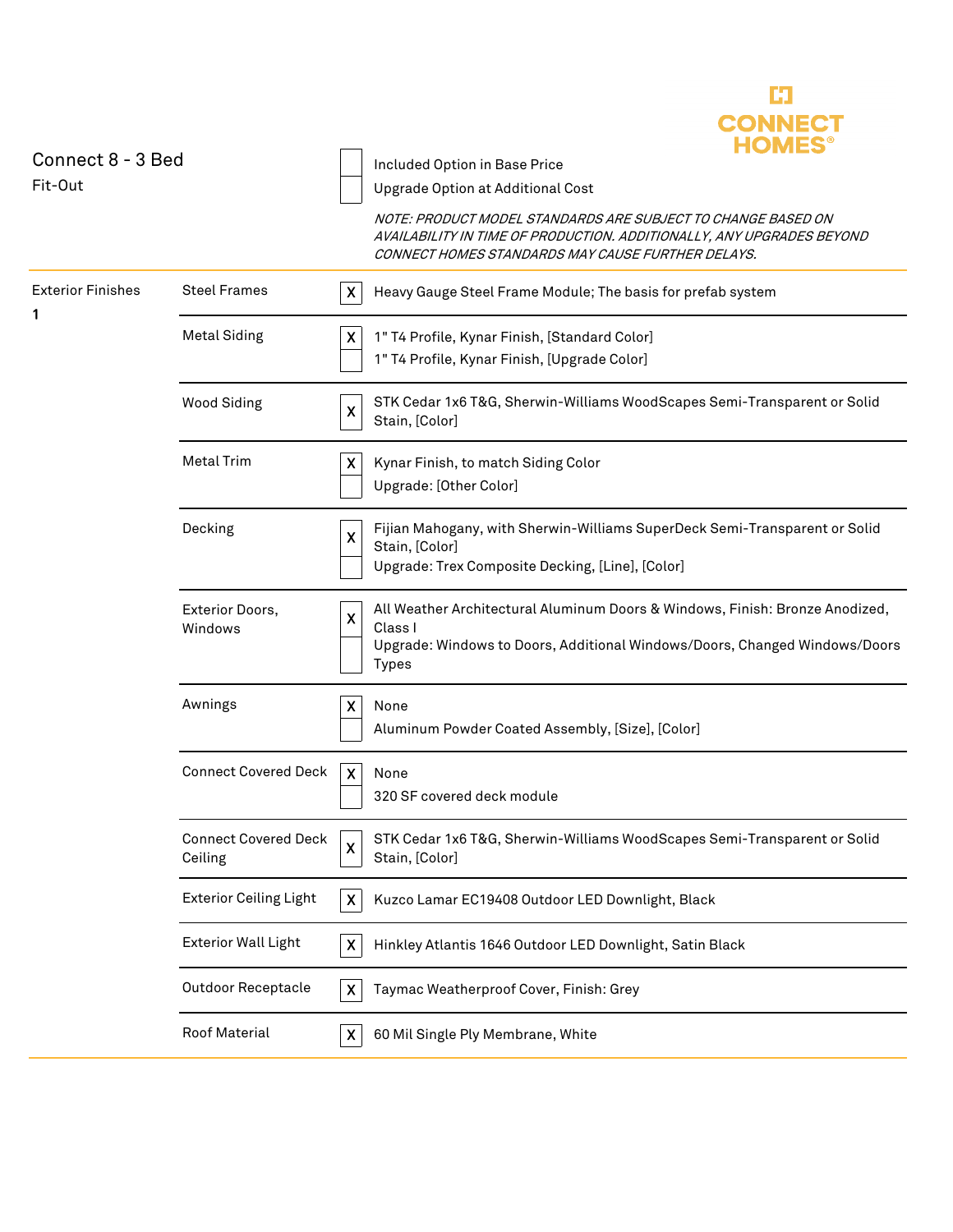| Connect 8 - 3 Bed<br>Fit-Out  |                            | <b>CONNECT</b><br>FIONIES<br>Included Option in Base Price<br>Upgrade Option at Additional Cost<br>NOTE: PRODUCT MODEL STANDARDS ARE SUBJECT TO CHANGE BASED ON<br>AVAILABILITY IN TIME OF PRODUCTION. ADDITIONALLY, ANY UPGRADES BEYOND<br>CONNECT HOMES STANDARDS MAY CAUSE FURTHER DELAYS. |
|-------------------------------|----------------------------|-----------------------------------------------------------------------------------------------------------------------------------------------------------------------------------------------------------------------------------------------------------------------------------------------|
| <b>Interior Finishes</b><br>2 | <b>Ceiling Heights</b>     | 8' - 5 3/4" (1st Floor), 8' - 2 3/4" (2nd Floor)<br>X<br>Upgrade: 8' - 11 3/4" (1st Floor), 8' - 5 3/4" (2nd Floor)                                                                                                                                                                           |
|                               | Flooring                   | X<br>Reward Flooring, Costa or Crown Collection, [Finish]                                                                                                                                                                                                                                     |
|                               | <b>Wall Paint Cover</b>    | $\pmb{\mathsf{X}}$<br>Sherwin-Williams, Pure White SW 7005<br>Upgrade: [Other Color]                                                                                                                                                                                                          |
|                               | <b>Interior Door Lever</b> | X<br>Omnia, Brushed Stainless Steel                                                                                                                                                                                                                                                           |
|                               | Recessed Lighting          | $\pmb{\times}$<br>Recessed LED, White Trim, White Baffle                                                                                                                                                                                                                                      |
|                               | Dimmers                    | Lutron Caseta WiFi dimmers at Living, Dining, and Kitchen; Standard switches in<br>X<br>all other rooms                                                                                                                                                                                       |
|                               | Outlets, Data Jacks        | $\boldsymbol{\mathsf{X}}$<br>Leviton Decora Series, White                                                                                                                                                                                                                                     |
| Kitchen<br>3                  | Countertops                | Caesarstone, Group A: [Color]<br>X<br>Upgrade: [Other Group]                                                                                                                                                                                                                                  |
|                               | Backsplash                 | X<br>Daltile Linear 2x8, Stacked Bond, Vertical, Finish:<br>Upgrade: Daltile Classic 2x8, Stacked Bond, Vertical, Finish:                                                                                                                                                                     |
|                               | Casework                   | IKEA Sektion, Häggeby White Fronts, Billsbro Handles<br>X<br>Upgrade: [Other IKEA Fronts]                                                                                                                                                                                                     |
|                               | Range                      | KitchenAid Pro Series 30" 5-Burner Gas Range, Stainless Steel (KSGG700ESS)<br>X<br>Upgrade: [Other Model]                                                                                                                                                                                     |
|                               | Refrigerator               | X<br>KitchenAid Pro Series 20cu/ft, Stainless Steel (KRFC300ESS or current)<br>Upgrade: [Other Make, Model]                                                                                                                                                                                   |
|                               | <b>Hood Vent</b>           | X<br>IKEA Utdragbar Under Cabinet 30-inch Hood Extractor<br>Upgrade: [Other Make, Model]                                                                                                                                                                                                      |
|                               |                            |                                                                                                                                                                                                                                                                                               |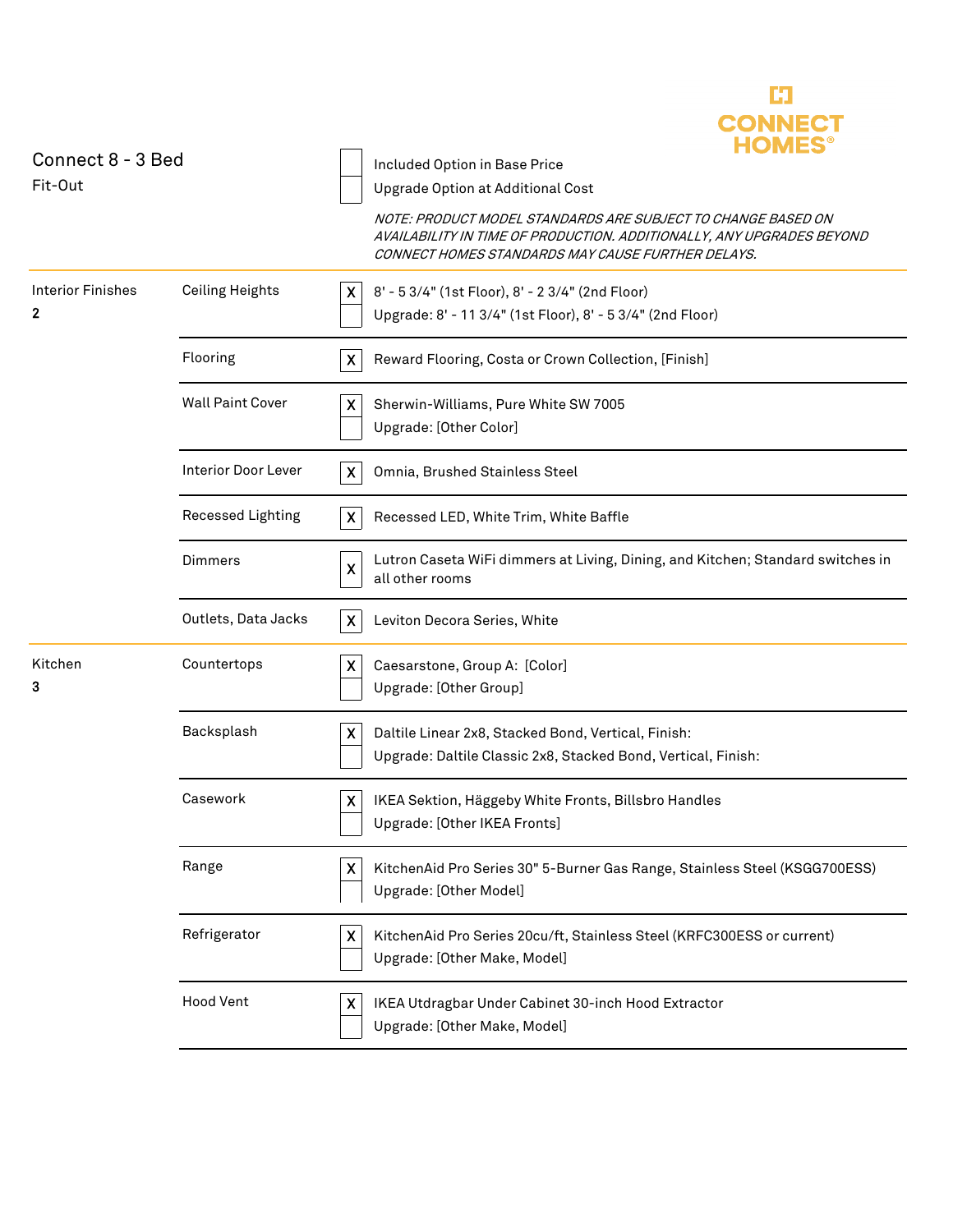|                   |                                            |                           | <b>CONNECT</b><br><b>HOMES</b>                                                                                                                                                             |
|-------------------|--------------------------------------------|---------------------------|--------------------------------------------------------------------------------------------------------------------------------------------------------------------------------------------|
| Connect 8 - 3 Bed |                                            |                           | Included Option in Base Price                                                                                                                                                              |
| Fit-Out           |                                            |                           | Upgrade Option at Additional Cost                                                                                                                                                          |
|                   |                                            |                           | NOTE: PRODUCT MODEL STANDARDS ARE SUBJECT TO CHANGE BASED ON<br>AVAILABILITY IN TIME OF PRODUCTION. ADDITIONALLY, ANY UPGRADES BEYOND<br>CONNECT HOMES STANDARDS MAY CAUSE FURTHER DELAYS. |
| Kitchen<br>3      | Dishwasher                                 | $\boldsymbol{\mathsf{X}}$ | KitchenAid Pro Series 46 dBA, Stainless Steel (KDTE104ESS or current)<br>Upgrade: [Other Make, Model]                                                                                      |
|                   | Garbage Disposal                           | X                         | InSinkErator Evolution Compact with Air Switch                                                                                                                                             |
|                   | Kitchen Sink                               | X                         | Kraus 30" Undermount Sink, Stainless Steel (KHU100-30)<br>Upgrade: [Other Make, Finish]                                                                                                    |
|                   | Faucet                                     | X                         | Grohe Concetto Single-Handle Kitchen Faucet (#31453001), Chrome<br>Upgrade: [Other Make, Finish]                                                                                           |
|                   | Kitchen Island                             | $\pmb{\mathsf{X}}$        | Kitchen Island Knee Wall Finish: Painted Drywall<br><b>Upgrade: Wood Flooring Finish</b>                                                                                                   |
| Living<br>4       | Pendant Lighting at<br>Double Height Space | X                         | West Elm Sculptural Glass Pebble Pendant - Large<br>Other: [Client provided, installed]                                                                                                    |
| Closets<br>5      | Entry                                      | X                         | IKEA Pax Wardrobe: Forsand White<br>IKEA Pax Wardrobe: [Other Finish]                                                                                                                      |
|                   | Bedrooms                                   | X                         | <b>IKEA Pax Wardrobe: Forsand White</b><br><b>IKEA Pax Wardrobe: [Other Finish]</b>                                                                                                        |

63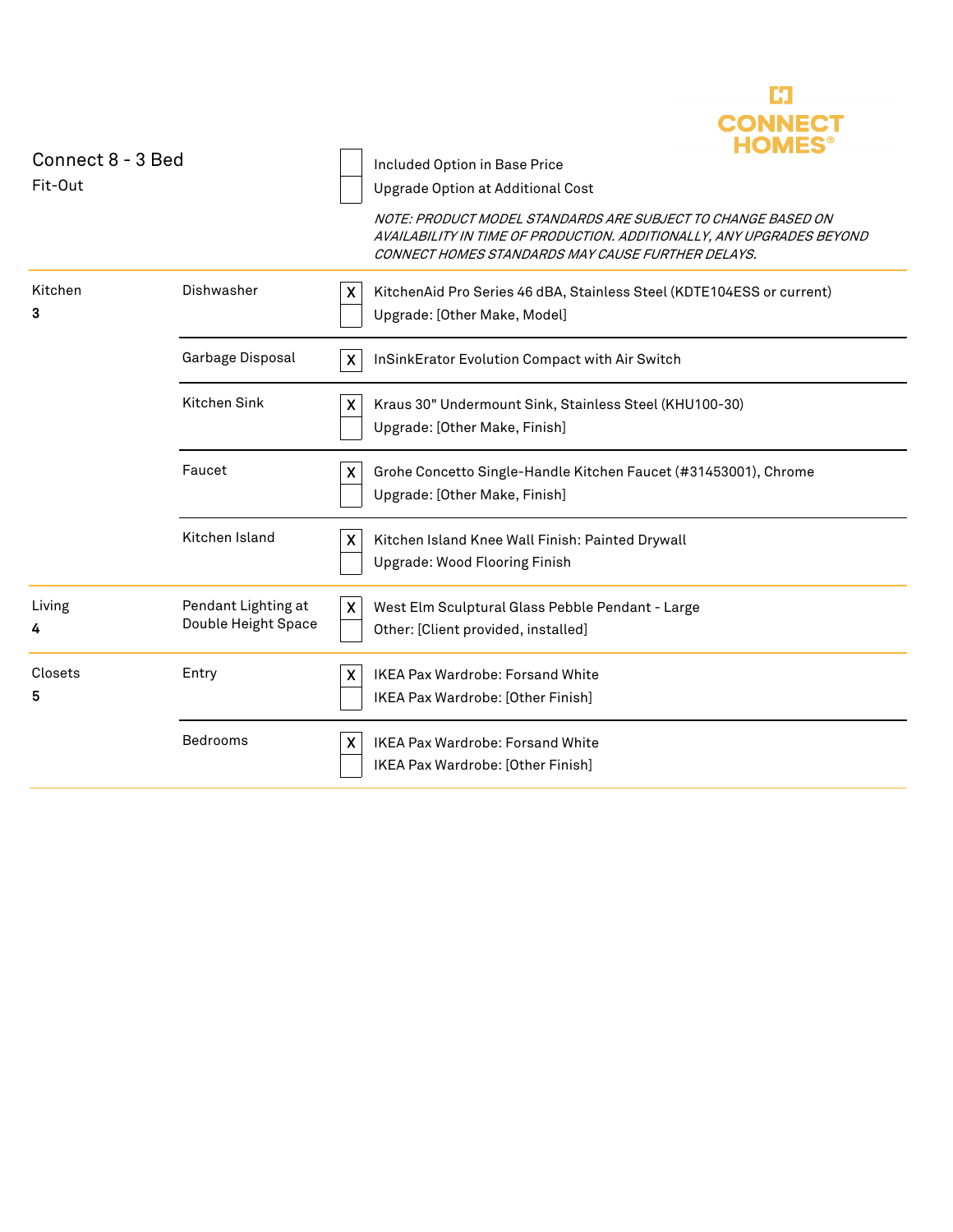| Connect 8 - 3 Bed<br>Fit-Out |                         |                           | CONNE<br>Included Option in Base Price<br>Upgrade Option at Additional Cost<br>NOTE: PRODUCT MODEL STANDARDS ARE SUBJECT TO CHANGE BASED ON<br>AVAILABILITY IN TIME OF PRODUCTION. ADDITIONALLY, ANY UPGRADES BEYOND<br>CONNECT HOMES STANDARDS MAY CAUSE FURTHER DELAYS. |
|------------------------------|-------------------------|---------------------------|---------------------------------------------------------------------------------------------------------------------------------------------------------------------------------------------------------------------------------------------------------------------------|
| Powder Room<br>6             | Sink & Vanity           | X                         | IKEA Odensvik 24 3/4" Single Sink with Godmorgon 23 5/8" Two-Drawer Vanity,<br>High Gloss White<br>Upgrade: [Other Size, Finish]                                                                                                                                          |
|                              | <b>Sink Faucet</b>      | X                         | Grohe Concetto Single-Handle Bathroom Faucet, S-Size, Chrome (#3427000A)<br>Upgrade: [Other Model]                                                                                                                                                                        |
|                              | <b>Mirrored Cabinet</b> | X                         | IKEA Storjorm 2-Door 23-5/8" Mirror Cabinet with Built in Vanity Lights<br>Upgrade: Robern M-Series Medicine Cabinet [Model, Size] with Artemide Basic<br>Bath Strip Light [Size]                                                                                         |
|                              | Dual Flush Toilet       | X                         | Eago TB351, White<br>Upgrade: Duravit Starck 3 Wall-Mounted Toilet (222509 or current)                                                                                                                                                                                    |
|                              | <b>Towel Bar</b>        | X                         | Grohe Essentials 18" Towel Rail, Chrome (40688001)                                                                                                                                                                                                                        |
|                              | <b>Tissue Holder</b>    | $\boldsymbol{\mathsf{X}}$ | Nameek's Toilet Paper Holder, Chrome (NCB67)                                                                                                                                                                                                                              |
|                              | <b>Floor Tile</b>       | X                         | Daltile Portfolio, 12x24, Running Bond (1/3 staggered), Matte [Color]<br>Daltile Formula, 12x24, Running Bond (1/3 staggered), Matte [Color]                                                                                                                              |
|                              | <b>Bath Fan</b>         | X                         | Broan (or equal) Recessed, White Trim                                                                                                                                                                                                                                     |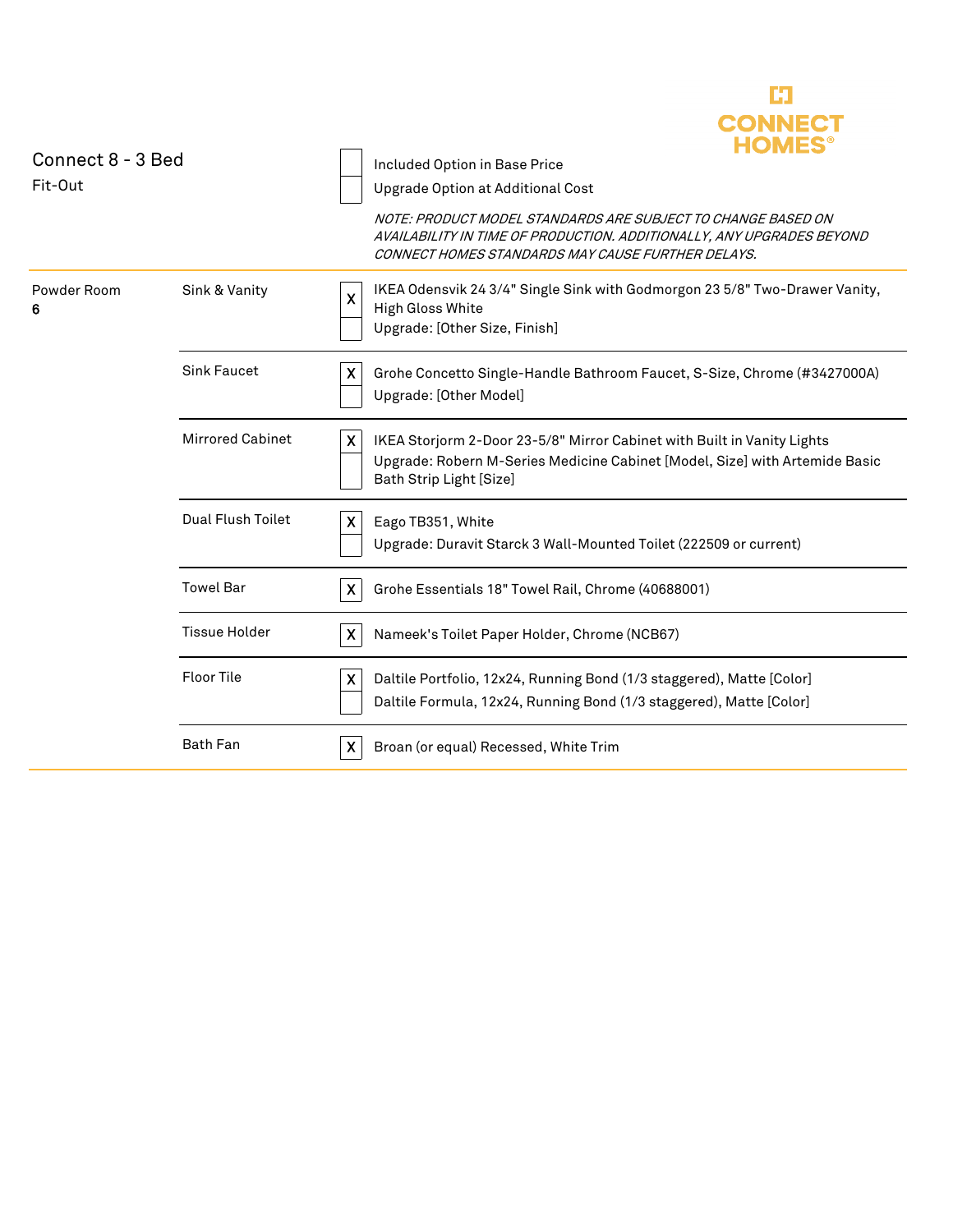| Connect 8 - 3 Bed<br>Fit-Out |                         | <b>CONNEC</b><br>HOMES<br>Included Option in Base Price<br>Upgrade Option at Additional Cost                                                                                                       |
|------------------------------|-------------------------|----------------------------------------------------------------------------------------------------------------------------------------------------------------------------------------------------|
|                              |                         | NOTE: PRODUCT MODEL STANDARDS ARE SUBJECT TO CHANGE BASED ON<br>AVAILABILITY IN TIME OF PRODUCTION. ADDITIONALLY, ANY UPGRADES BEYOND<br>CONNECT HOMES STANDARDS MAY CAUSE FURTHER DELAYS.         |
| Bathroom 01<br>7             | Sink & Vanity           | IKEA Odensvik 32 5/8" Single Sink, with Godmorgon 31 1/2" Two-Drawer Vanity,<br>χ<br>High Gloss White<br>Upgrade: [Other Size, Finish]                                                             |
|                              | <b>Sink Faucet</b>      | X<br>Grohe Concetto Single-Handle Bathroom Faucet, S-Size, Chrome (#3427000A)<br>Upgrade: [Other Model]                                                                                            |
|                              | <b>Mirrored Cabinet</b> | X<br>IKEA Storjorm 2-Door 31-1/2" Mirror Cabinet with Built in Vanity Lights<br>Upgrade: Robern M-Series Medicine Cabinet [Model, Size] with Artemide Basic<br>Bath Strip Light [Size]             |
|                              | Dual Flush Toilet       | Eago TB351, White<br>X<br>Upgrade: Duravit Starck 3 Wall-Mounted Toilet (222509 or current)                                                                                                        |
|                              | Bathtub                 | Mirabelle Sitka 60"x32", White<br>X                                                                                                                                                                |
|                              | <b>Shower Set</b>       | Relexa Plus 65 Shower Head 1 Spray w/ Tubular Shower Arm & Concetto Pressure<br>X<br>Balance Valve Trimset, Starlight Chrome<br>Upgrade: Other Model                                               |
|                              | <b>Tub Spout</b>        | χ<br>Grohe Concetto Bath Spout, Chrome (#13275001)<br>Upgrade: [Other]                                                                                                                             |
|                              | Shower Rod              | IKEA Hornen Shower Curtain Rod, 47"-79", Chrome<br>X                                                                                                                                               |
|                              | <b>Towel Bar</b>        | χ<br>Grohe Essentials 18" Towel Rail, Chrome (40688001)                                                                                                                                            |
|                              | <b>Tissue Holder</b>    | Nameek's Toilet Paper Holder, Chrome (NCB67)<br>$\boldsymbol{\mathsf{X}}$                                                                                                                          |
|                              | <b>Floor Tile</b>       | Daltile Portfolio, 12x24, Running Bond (1/3 staggered), Matte [Color]<br>X<br>Daltile Formula, 12x24, Running Bond (1/3 staggered), Matte [Color]                                                  |
|                              | Bathtub Wall Tile       | Daltile Linear 4x12, Running Bond, Horizontal, Finish:<br>X<br>Upgrade: Daltile Linear 4x12, Running Bond, Horizontal, Finish:<br>Upgrade: Daltile Classic 4x12, Running Bond, Horizontal, Finish: |
|                              | <b>Bath Fan</b>         | Broan (or equal) Recessed, White Trim<br>$\boldsymbol{\mathsf{X}}$                                                                                                                                 |
|                              |                         |                                                                                                                                                                                                    |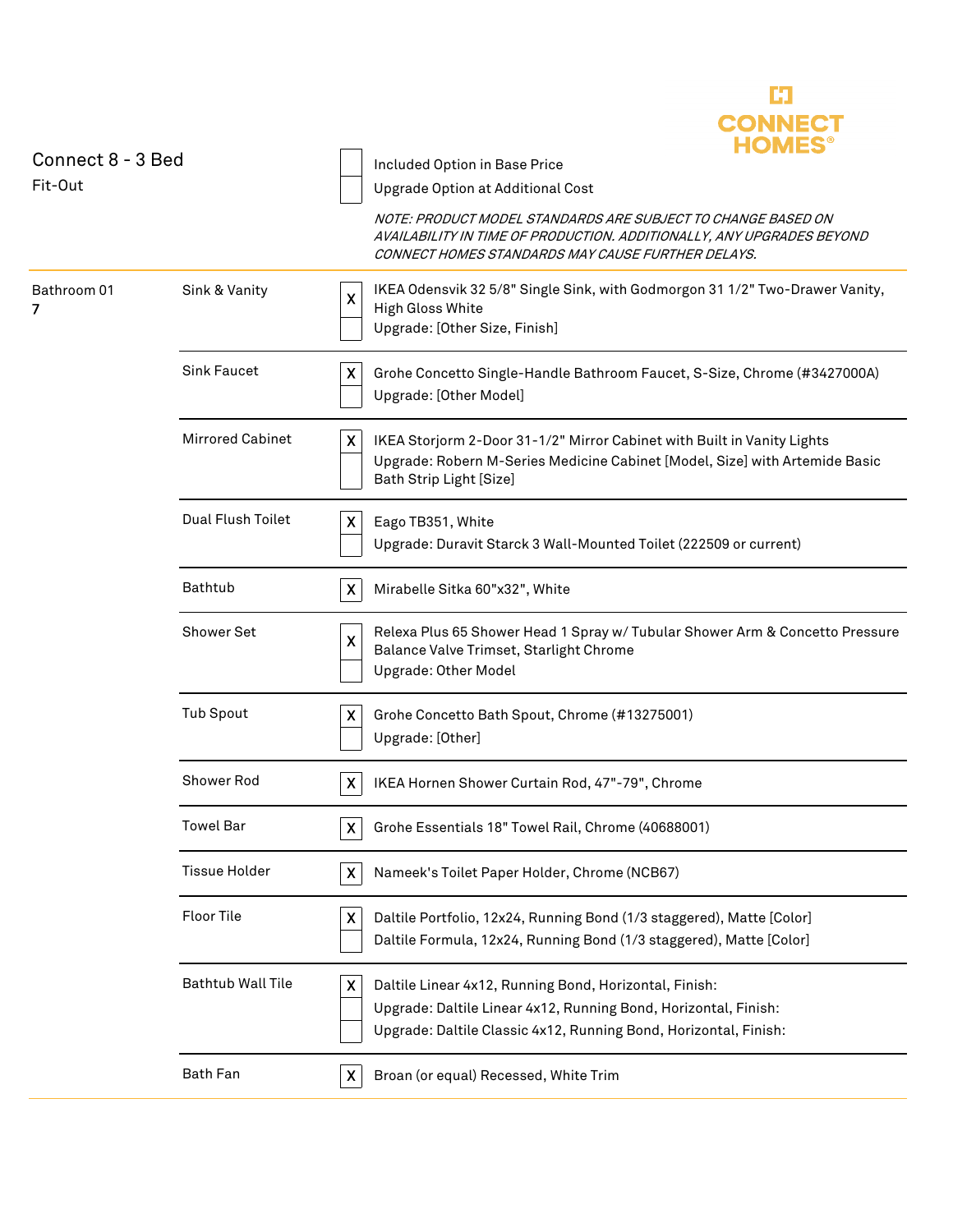| Connect 8 - 3 Bed<br>Fit-Out |                          | <b>CONNECT</b><br>Included Option in Base Price                                                                                                                                                    |
|------------------------------|--------------------------|----------------------------------------------------------------------------------------------------------------------------------------------------------------------------------------------------|
|                              |                          | Upgrade Option at Additional Cost                                                                                                                                                                  |
|                              |                          | NOTE: PRODUCT MODEL STANDARDS ARE SUBJECT TO CHANGE BASED ON<br>AVAILABILITY IN TIME OF PRODUCTION. ADDITIONALLY, ANY UPGRADES BEYOND<br>CONNECT HOMES STANDARDS MAY CAUSE FURTHER DELAYS.         |
| Primary Bathroom<br>8        | Sink & Vanity            | IKEA Odensvik 56 1/4" Double Sink, with Godmorgon 55 1/8" Four-Drawer Vanity,<br>X<br>High Gloss White<br>Upgrade: [Other Size, Finish]                                                            |
|                              | <b>Sink Faucet</b>       | X<br>Grohe Concetto Single-Handle Bathroom Faucet, S-Size, Chrome (#3427000A)<br>Upgrade: [Other Model]                                                                                            |
|                              | <b>Mirrored Cabinet</b>  | X<br>(2) IKEA Storjorm 2-Door 23-5/8" Mirror Cabinet with Built in Vanity Lights<br>Upgrade: Robern M-Series Medicine Cabinet [Model, Size] with Artemide Basic<br>Bath Strip Light [Size]         |
|                              | Dual Flush Toilet        | Eago TB351, White<br>X<br>Upgrade: Duravit Starck 3 Wall-Mounted Toilet (222509 or current)                                                                                                        |
|                              | Bathtub                  | X<br>Duravit Architec 66"x32", White                                                                                                                                                               |
|                              | <b>Shower Set</b>        | Relexa Plus 65 Shower Head 1 Spray w/ Tubular Shower Arm & Concetto Pressure<br>χ<br>Balance Valve Trimset, Starlight Chrome<br>Upgrade: Other Model                                               |
|                              | <b>Tub Spout</b>         | Grohe Concetto Bath Spout, Chrome (#13275001)<br>X<br>Upgrade: [Other]                                                                                                                             |
|                              | Shower Rod               | IKEA Hornen Shower Curtain Rod, 47"-79", Chrome<br>X                                                                                                                                               |
|                              | <b>Towel Bar</b>         | Grohe Essentials 18" Towel Rail, Chrome (40688001)<br>X                                                                                                                                            |
|                              | <b>Tissue Holder</b>     | $\boldsymbol{\mathsf{X}}$<br>Nameek's Toilet Paper Holder, Chrome (NCB67)                                                                                                                          |
|                              | Floor Tile               | X<br>Daltile Portfolio, 12x24, Running Bond (1/3 staggered), Matte [Color]<br>Daltile Formula, 12x24, Running Bond (1/3 staggered), Matte [Color]                                                  |
|                              | Shower Floor Tile        | X<br>Daltile Portfolio, 12x24, Running Bond (1/3 staggered), Matte [Color]<br>Daltile Formula, 12x24, Running Bond (1/3 staggered), Matte [Color]                                                  |
|                              | <b>Bathtub Wall Tile</b> | Daltile Linear 4x12, Running Bond, Horizontal, Finish:<br>X<br>Upgrade: Daltile Linear 4x12, Running Bond, Horizontal, Finish:<br>Upgrade: Daltile Classic 4x12, Running Bond, Horizontal, Finish: |